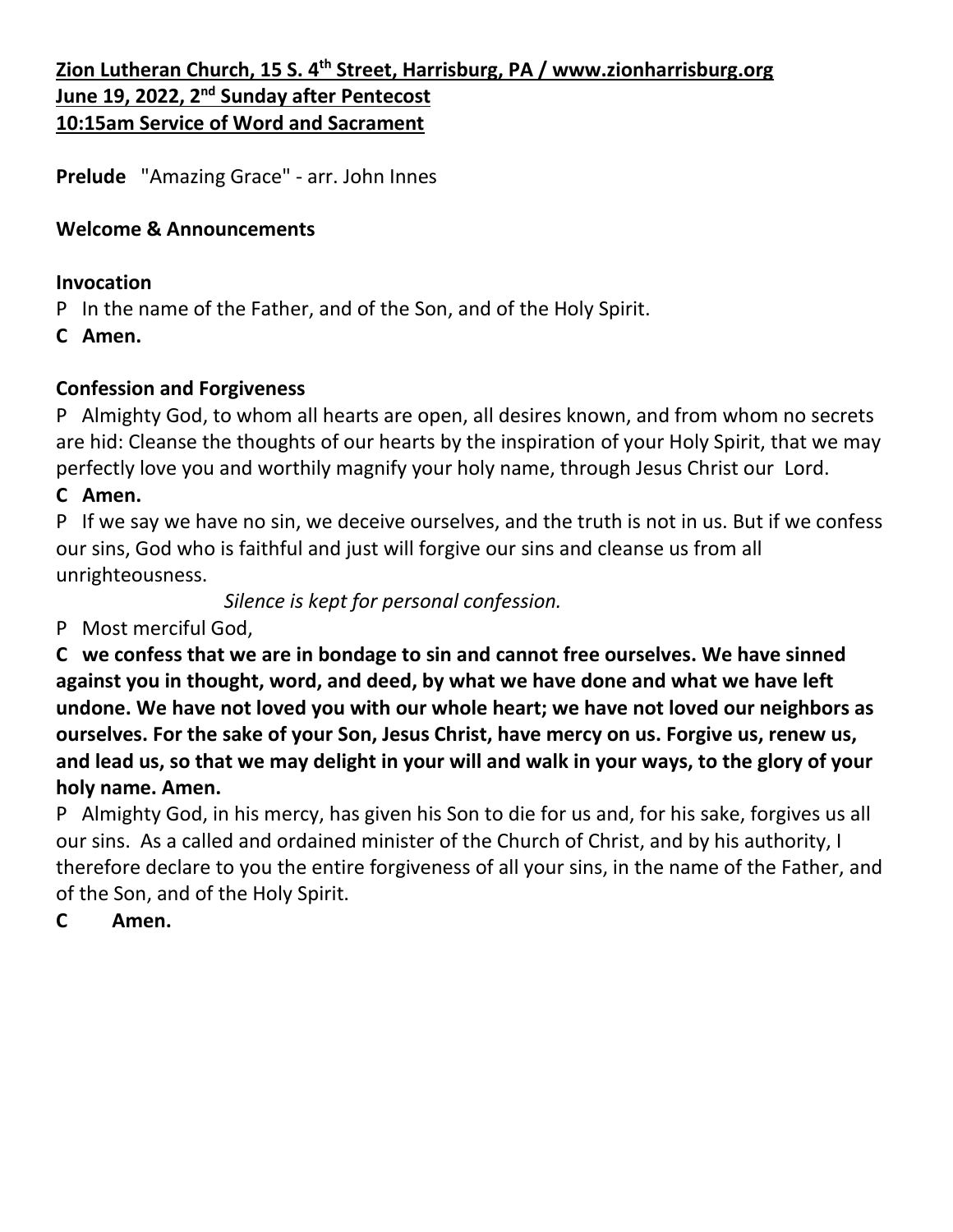| <b>Gathering Hymn</b> | Give to Our God Immortal Praise | <b>Red 441</b> |
|-----------------------|---------------------------------|----------------|
|                       |                                 |                |

Give to our God immortal praise, Mercy and truth are all his ways. Wonders of grace to God belong, Repeat his mercies in your song.

Give to the Lord of lords renown, The King of kings with glory crown, His mercies ever shall endure, When lords and kings are known nor more.

He sent his Son with power to save From guilty and darkness and the grave. Wonders of grace to God belong, Repeat his mercies in your song.

Through this vain world he guides our feet, And leads us to his heavenly seat, His mercies ever shall endure, When this vain world shall be no more.

## **Greeting**

P The grace of our Lord Jesus Christ, the love of God, and the communion of the Holy Spirit be with you all.

**C And also with you.**

**Kyrie**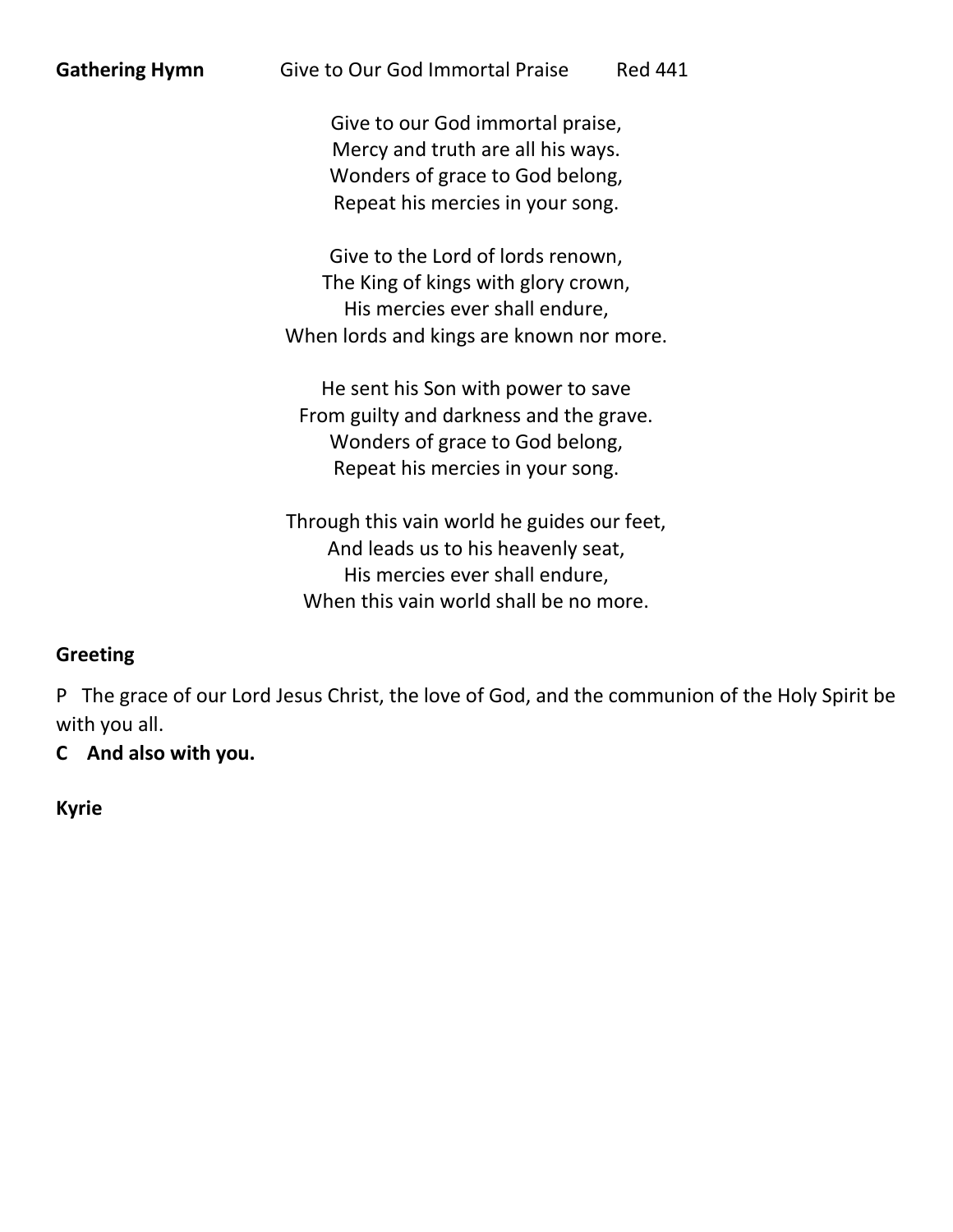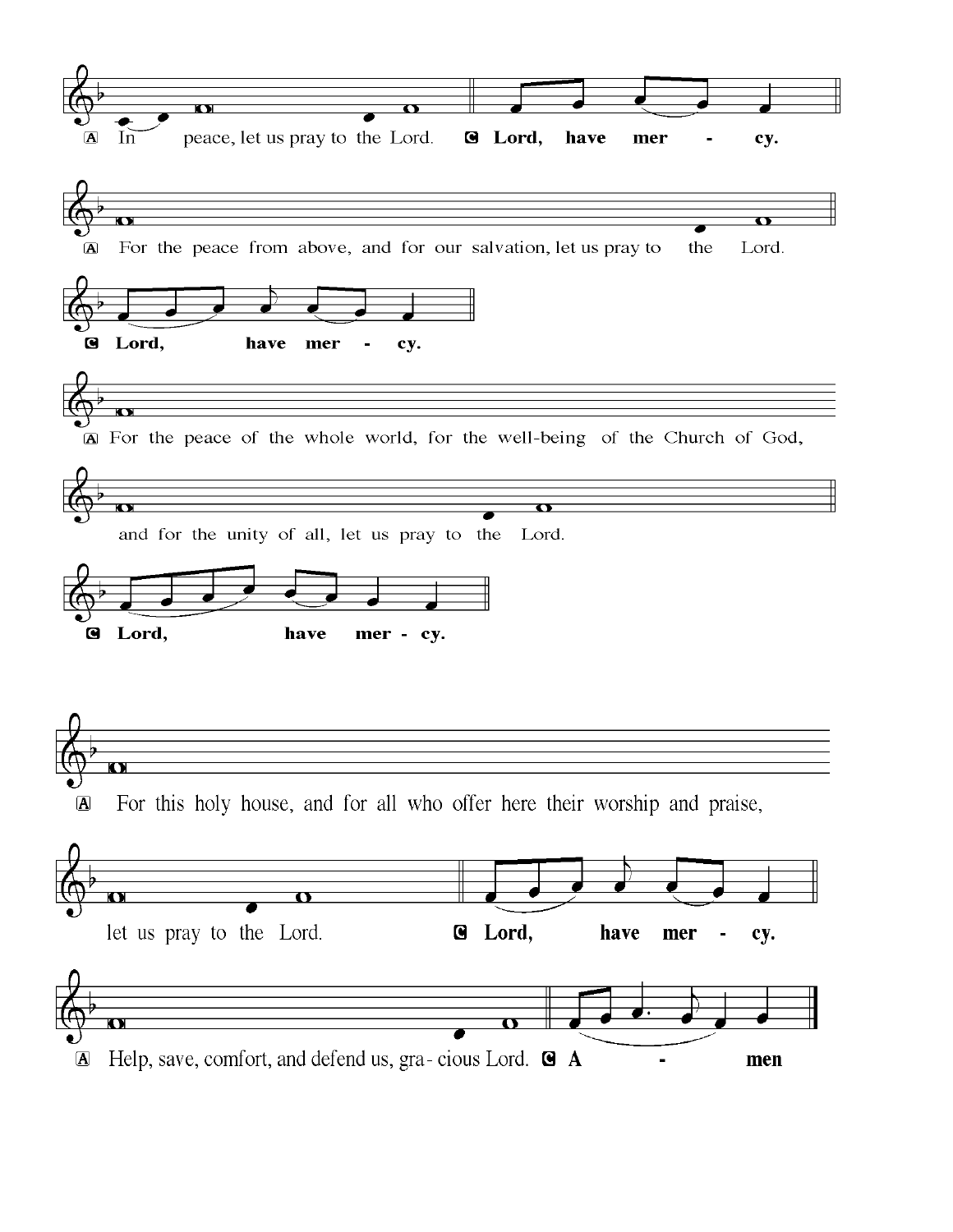At the Lamb's high feast we sing Praise to our victorious King, Who hath washed us in the tide Flowing from his pierced side; Praise we him, whose love divine Gives his sacred Blood for wine, Gives his Body for the feast, Christ the victim, Christ the priest.

## **Prayer of the Day**

- P The Lord be with you.
- **C And also with you.**

P Let us pray: For those who love you, O God, you have chosen and prepared what no eye has seen nor ear heard. Pour into our hearts a loving affection for you, that we may choose you in and above all things. For only then shall we have what you promise, which far exceeds all we can desire; through Jesus Christ, your Son, our Lord. He lives and reigns with you and the Holy Spirit, one God, now and forever.

#### **C Amen.**

#### **First Reading: Isaiah 65:1-9**

<sup>1</sup>I was ready to be sought by those who did not ask for me; I was ready to be found by those who did not seek me. I said, "Here I am, here I am," to a nation that was not called by my name.  $2$ I spread out my hands all the day to a rebellious people, who walk in a way that is not good, following their own devices;  $3a$  people who provoke me to my face continually, sacrificing in gardens and making offerings on bricks; <sup>4</sup>who sit in tombs, and spend the night in secret places; who eat pig's flesh, and broth of tainted meat is in their vessels; <sup>5</sup>who say, "Keep to yourself, do not come near me, for I am too holy for you." These are a smoke in my nostrils, a fire that burns all the day. <sup>6</sup>Behold, it is written before me: "I will not keep silent, but I will repay; I will indeed repay into their lap <sup>7</sup>both your iniquities and your fathers' iniquities together, says the LORD; because they made offerings on the mountains and insulted me on the hills, I will measure into their lap payment for their former deeds." <sup>8</sup>Thus says the LORD: "As the new wine is found in the cluster, and they say, 'Do not destroy it, for there is a blessing in it,' so I will do for my servants' sake, and not destroy them all. <sup>9</sup>I will bring forth offspring from Jacob, and from Judah possessors of my mountains; my chosen shall possess it, and my servants shall dwell there."

#### **Psalm 3**

 $1$ O Lorp, how many are my foes! Many are rising against me;

**<sup>2</sup> many are saying of my soul,**

 **"There is no salvation for him in God."**

**<sup>3</sup>** But you, O LORD, are a shield about me, my glory, and the lifter of my head.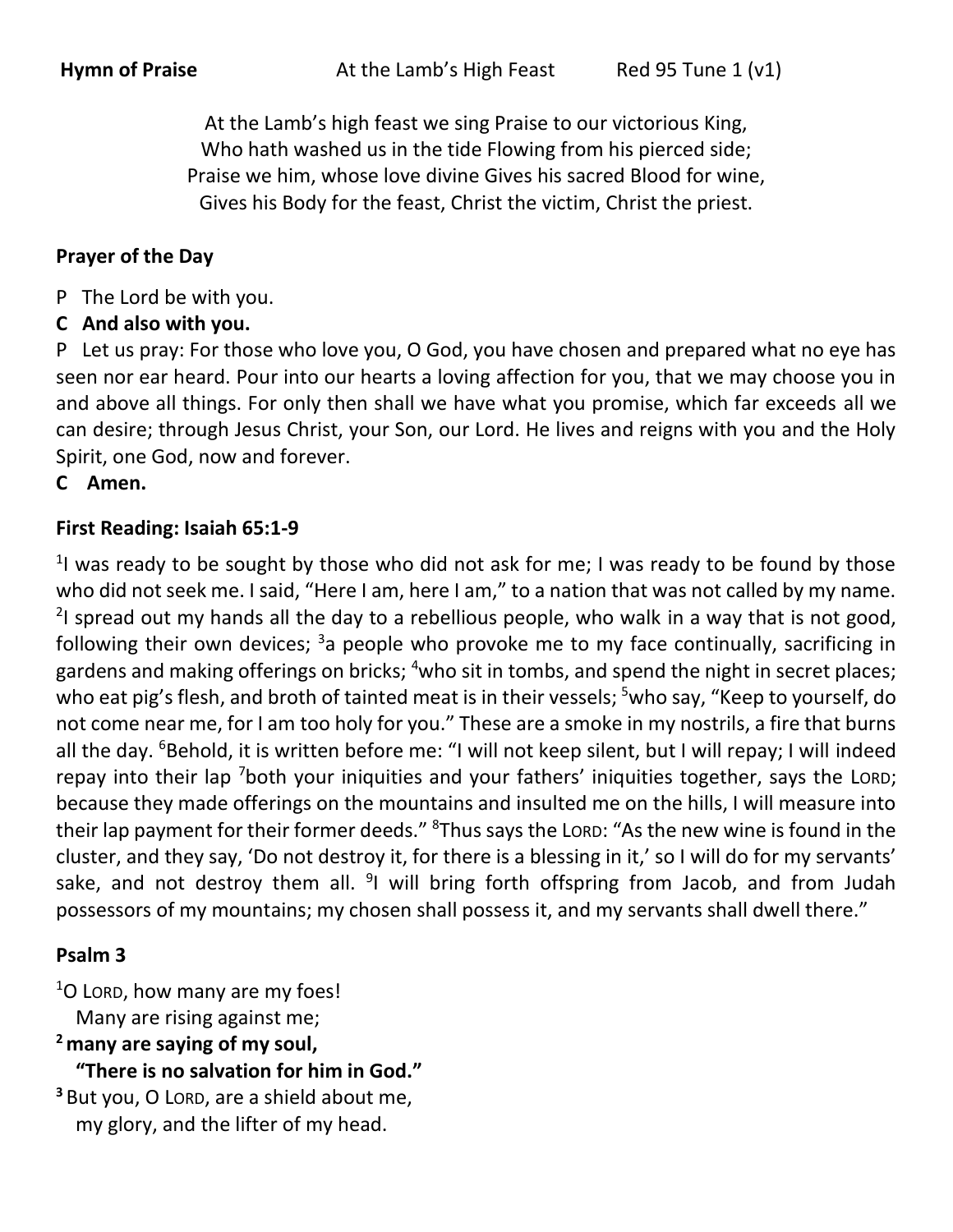## **4 I cried aloud to the LORD, and he answered me from his holy hill.**

**5** I lay down and slept; I woke again, for the LORD sustained me.

## **6 I will not be afraid of many thousands of people who have set themselves against me all around.**

**<sup>7</sup>** Arise, O LORD! Save me, O my God! For you strike all my enemies on the cheek; you break the teeth of the wicked.

# **8 Salvation belongs to the LORD; your blessing be on your people!**

# **Second Reading: Galatians 3:23-4:7**

 $23$ Now before faith came, we were held captive under the law, imprisoned until the coming faith would be revealed. <sup>24</sup>So then, the law was our guardian until Christ came, in order that we might be justified by faith. <sup>25</sup>But now that faith has come, we are no longer under a guardian, <sup>26</sup>for in Christ Jesus you are all sons of God, through faith. <sup>27</sup>For as many of you as were baptized into Christ have put on Christ. <sup>28</sup>There is neither Jew nor Greek, there is neither slave nor free, there is no male and female, for you are all one in Christ Jesus. <sup>29</sup>And if you are Christ's, then you are Abraham's offspring, heirs according to promise.

 $<sup>1</sup>$  mean that the heir, as long as he is a child, is no different from a slave, though he is the owner</sup> of everything, <sup>2</sup>but he is under guardians and managers until the date set by his father. <sup>3</sup>In the same way we also, when we were children, were enslaved to the elementary principles of the world. <sup>4</sup>But when the fullness of time had come, God sent forth his Son, born of woman, born under the law, <sup>5</sup>to redeem those who were under the law, so that we might receive adoption as sons. <sup>6</sup>And because you are sons, God has sent the Spirit of his Son into our hearts, crying, "Abba! Father!" <sup>7</sup>So you are no longer a slave, but a son, and if a son, then an heir through God.

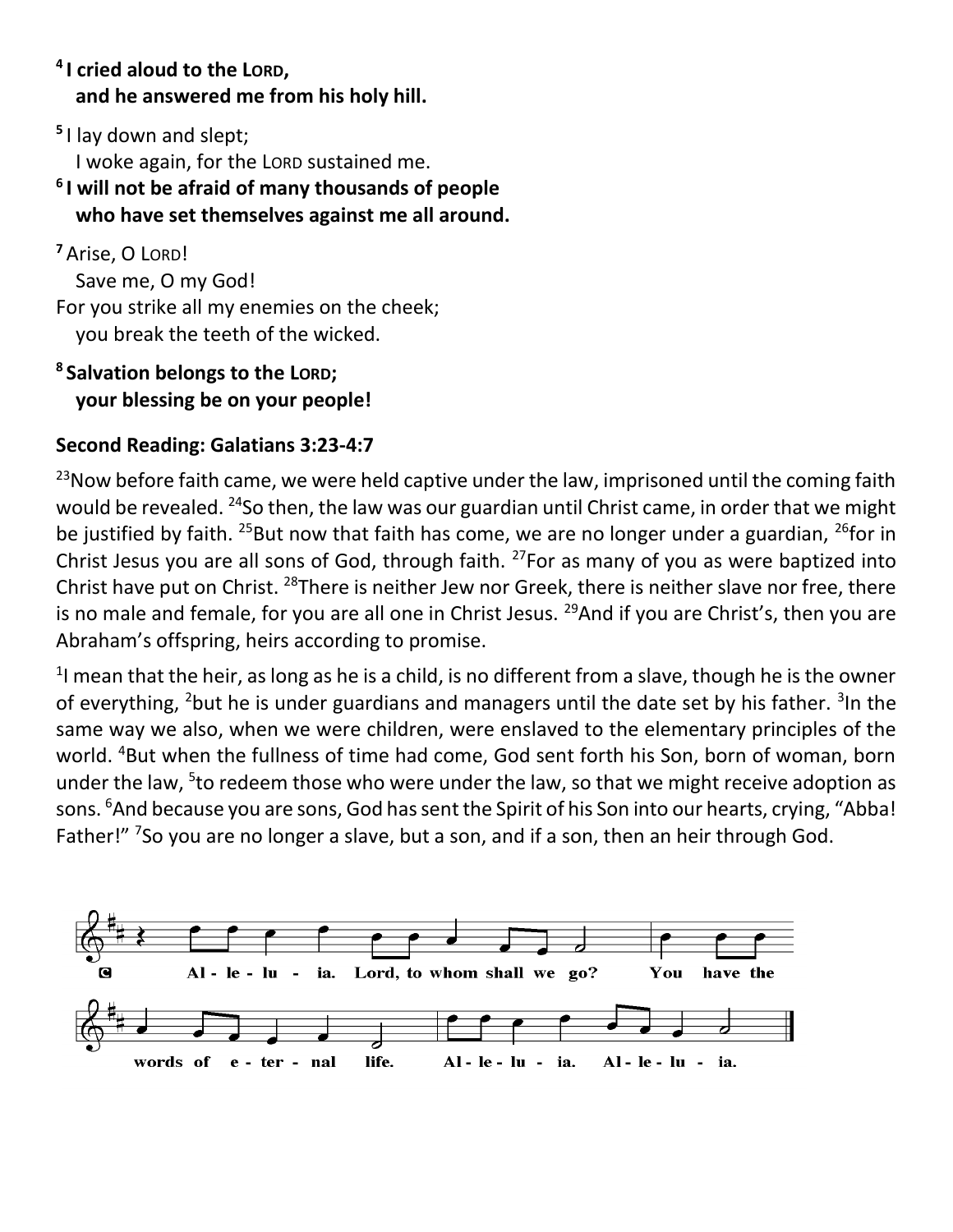#### **Gospel: Luke 8:26-39**

 $^{26}$ {Jesus and his disciples} sailed to the country of the Gerasenes, which is opposite Galilee.  $27$ When Jesus had stepped out on land, there met him a man from the city who had demons. For a long time he had worn no clothes, and he had not lived in a house but among the tombs. <sup>28</sup>When he saw Jesus, he cried out and fell down before him and said with a loud voice, "What have you to do with me, Jesus, Son of the Most High God? I beg you, do not torment me." <sup>29</sup>For he had commanded the unclean spirit to come out of the man. (For many a time it had seized him. He was kept under guard and bound with chains and shackles, but he would break the bonds and be driven by the demon into the desert.)  $30$  Jesus then asked him, "What is your name?" And he said, "Legion," for many demons had entered him.  $31$ And they begged him not to command them to depart into the abyss. <sup>32</sup>Now a large herd of pigs was feeding there on the hillside, and they begged him to let them enter these. So he gave them permission.  $33$ Then the demons came out of the man and entered the pigs, and the herd rushed down the steep bank into the lake and drowned. <sup>34</sup>When the herdsmen saw what had happened, they fled and told it in the city and in the country.  $35$ Then people went out to see what had happened, and they came to Jesus and found the man from whom the demons had gone, sitting at the feet of Jesus, clothed and in his right mind, and they were afraid.  $36$ And those who had seen it told them how the demon-possessed man had been healed. <sup>37</sup>Then all the people of the surrounding country of the Gerasenes asked him to depart from them, for they were seized with great fear. So he got into the boat and returned.  $38$ The man from whom the demons had gone begged that he might be with him, but Jesus sent him away, saying, <sup>39</sup> Return to your home, and declare how much God has done for you." And he went away, proclaiming throughout the whole city how much Jesus had done for him.

- P The Gospel of the Lord.
- **C Praise to You, O Christ.**

**Children's Sermon**

**Sermon**

**Anthem** "Just as I Am" – arr. Julia Tsien Raydel Goldsboro, soprano

> *Just as I am, without one plea, But that thy Blood was shed for me, And that thou bidd'st me come to thee, O Lamb of God, I come, I come.*

*Just as I am, poor, wretched, blind; Sight, riches, healing of the mind, Yea, all I need in thee to find,*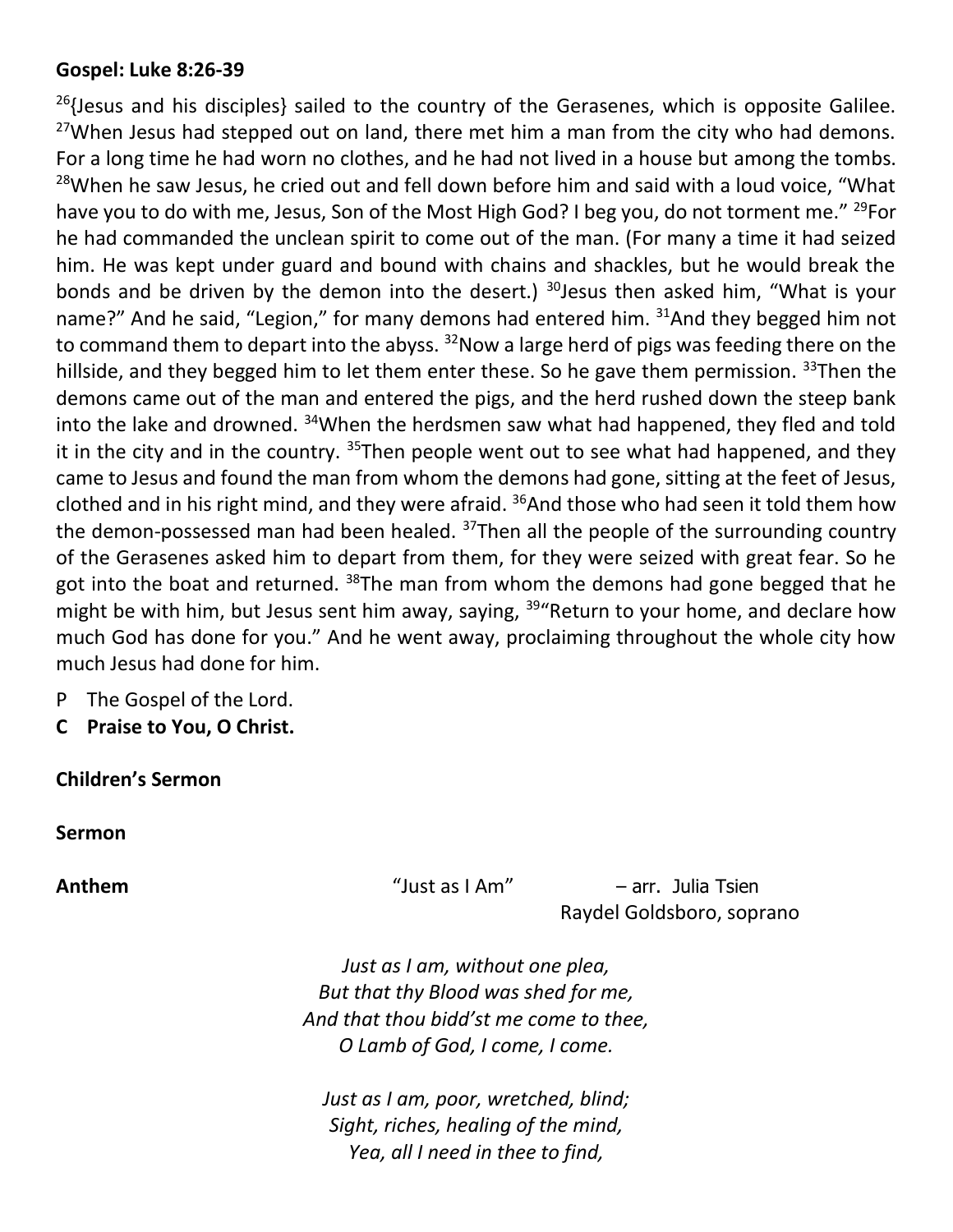*O Lamb of God, I come, I come.*

*Just as I am, thou wilt receive, Wilt welcome, pardon, cleanse, relieve; Because thy promise I believe, O Lamb of God, I come, I come.*

*Just as I am; thy love unknown Has broken every barrier down; Now to be thine, yea thine alone, O Lamb of God, I come, I come.*

**Apostles' Creed I believe in God, the Father almighty, creator of heaven and earth.**

**I believe in Jesus Christ, his only Son, our Lord. He was conceived by the power of the Holy Spirit and born of the virgin Mary. He suffered under Pontius Pilate, was crucified, died, and was buried. He descended into hell. On the third day he rose again. He ascended into heaven, and is seated at the right hand of the Father. He will come again to judge the living and the dead.**

**I believe in the Holy Spirit, the holy catholic Church, the communion of saints, the forgiveness of sins, the resurrection of the body, and the life everlasting. Amen.**

## **Prayers**

P Let us pray for the Church, the world, and all people according to their needs. *A brief silence for prayer*

*After each portion of the prayers:*

P Lord in your mercy,

**C hear our prayer.**

#### *The prayers conclude:*

P Into your hands, merciful Father, we commend all for whom we pray, trusting in your mercy; for the sake of your son, Jesus Christ our Lord.

**C Amen.**

**The Great Thanksgiving**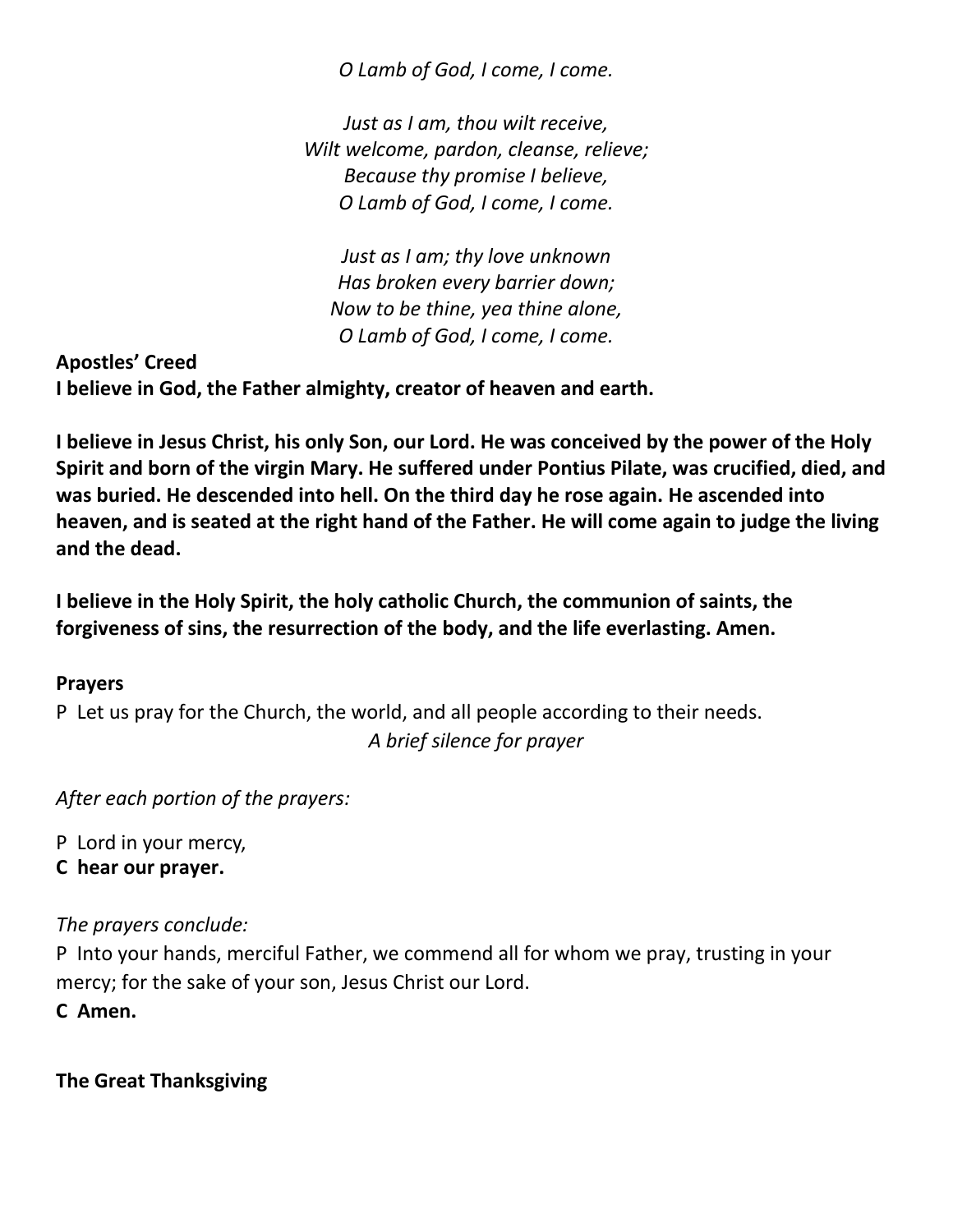

P It is indeed right and salutary...we praise your name and join their unending hymn:

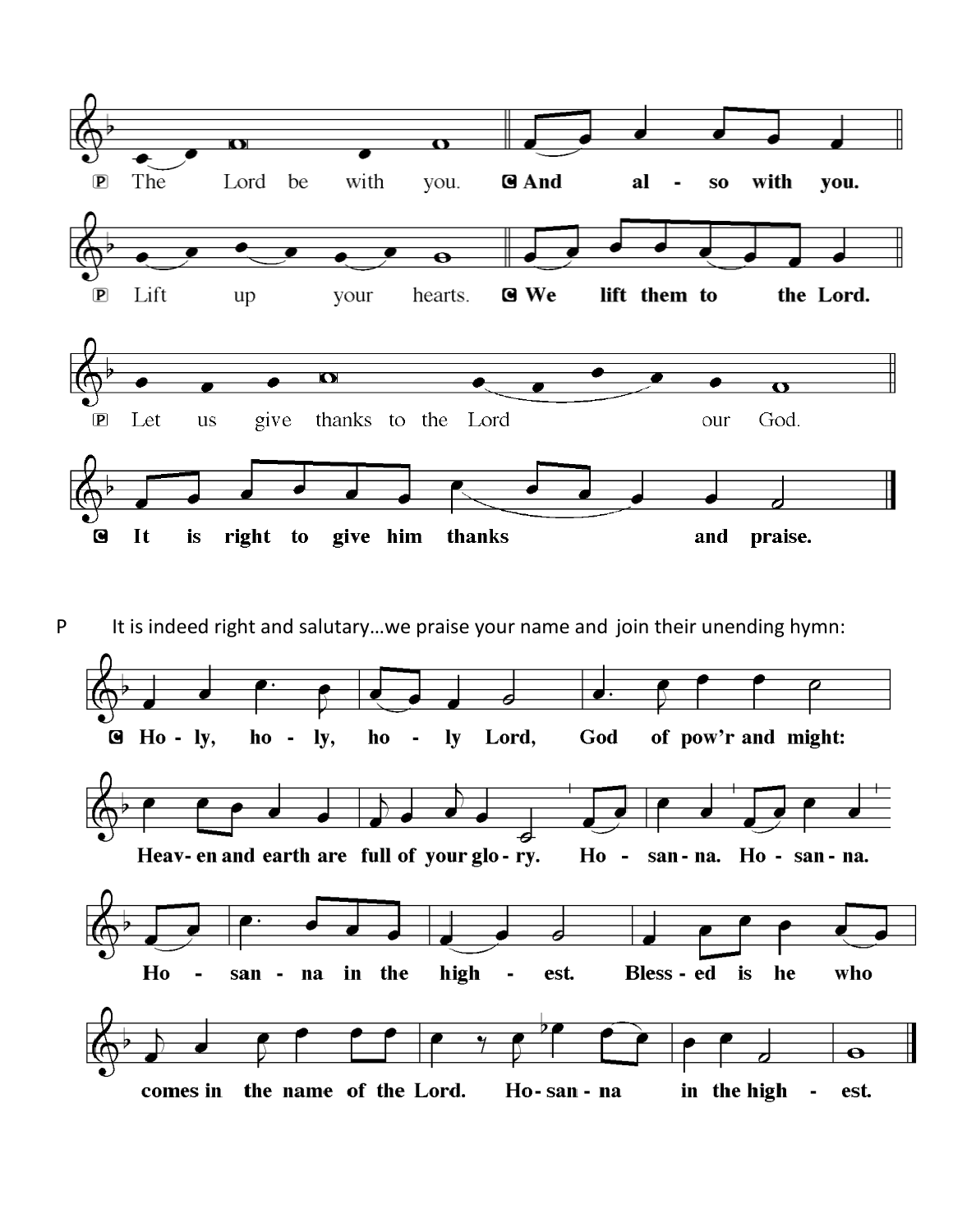### **The Eucharistic Prayer**

P Blessed are you,

 Lord of Heaven and earth. In your mercy for our fallen world you gave your only Son, that all those who believe in hm should not perish, but have eternal life. We give thanks to you for the salvation you have prepared for us through Jesus Christ. Send now your Holy Sprit into our hearts, that we may receive our Lord with a living faith as he comes to us in his holy supper. **C Amen. Come, Lord Jesus** P In the night in which he was betrayed our Lord Jesus took bread, and gave thanks to it; broke it, and gave it to his disciples, saying: Take and eat; this is my body, given for you. Do this in remembrance of me. Again, after supper, he took the cup, gave thanks, and gave it for all to drink, saying: This cup is the new covenant in my blood which is shed for you for the forgiveness of sins.

Do this in remembrance of me.

Lord, remember us in your kingdom, and teach us to pray:

**C Our Father, who art in heaven, hallowed by thy name, thy kingdom come, thy will be done, on earth as it is in heaven. Give us this day our daily bread; and forgive us our trespasses, as we forgive those who trespass against us; and lead us not into temptation, but deliver us from evil. For thine is the kingdom, and the power, and the glory, forever and ever. Amen.**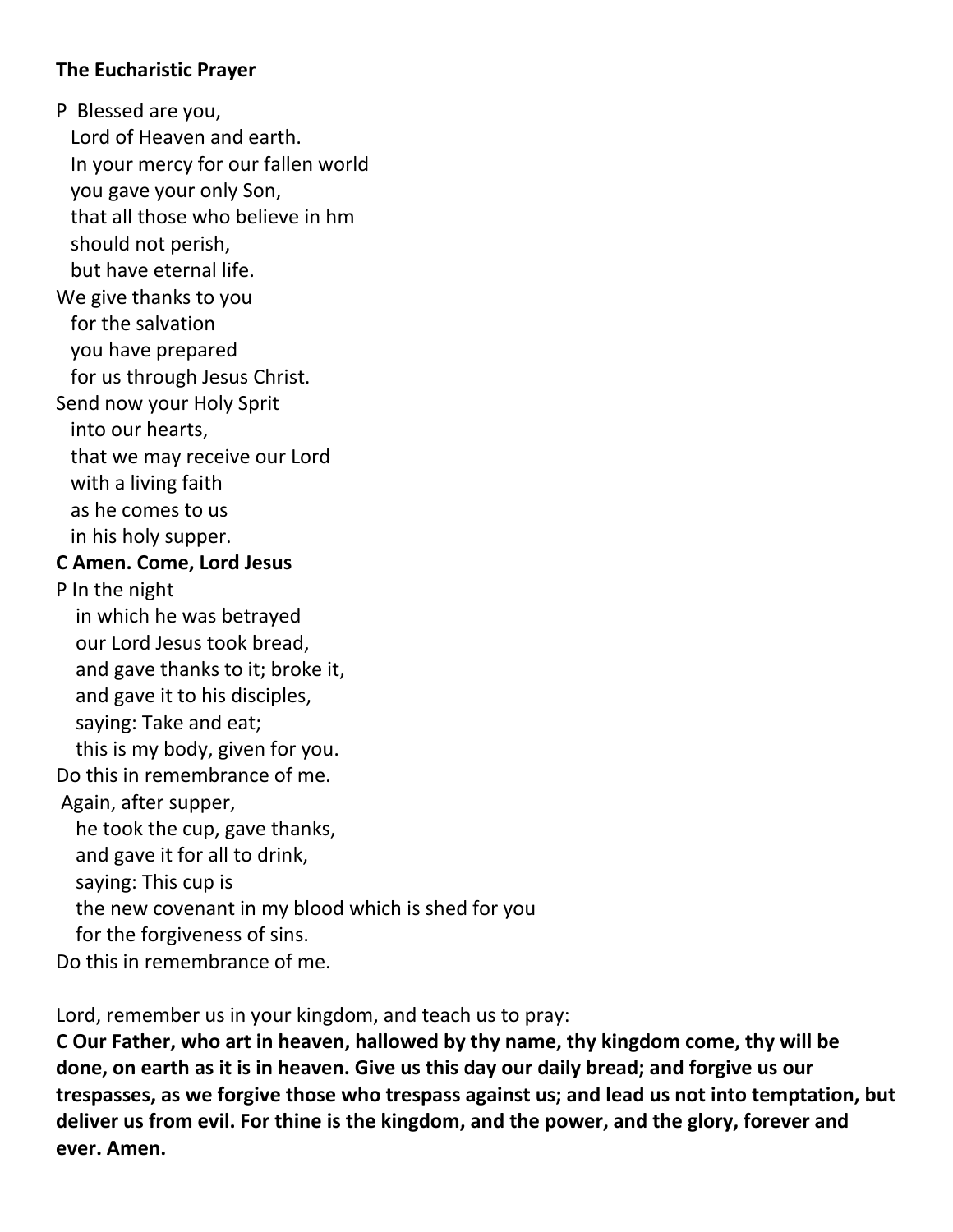P This is the Lamb of God who takes away the sin of the world. Blessed are they who are called to his supper.



#### **The Communion**

*All baptized persons who believe in the Real Presence of Christ in, with, and under the bread and wine are welcome to the Table of the Lord.*

*Recorded Music will be played while communion is distributed to those attending in-person, benefitting those online & in the worship space.*

*For those communing in-person, take a clear communion cup to receive wine from the assisting minister or a purple communion cup to receive grape juice.*

*For those continuing to fast from the sacrament, you are invited to pray the following prayer, The Spiritual Communion:*

My Jesus, I believe that You are present in the Most Blessed Sacrament. I love You above all things, and I desire to receive You in my soul. Since I cannot now receive you sacramentally, come at least spiritually in my heart. I embrace You as if you were already there, and I unite myself wholly to You.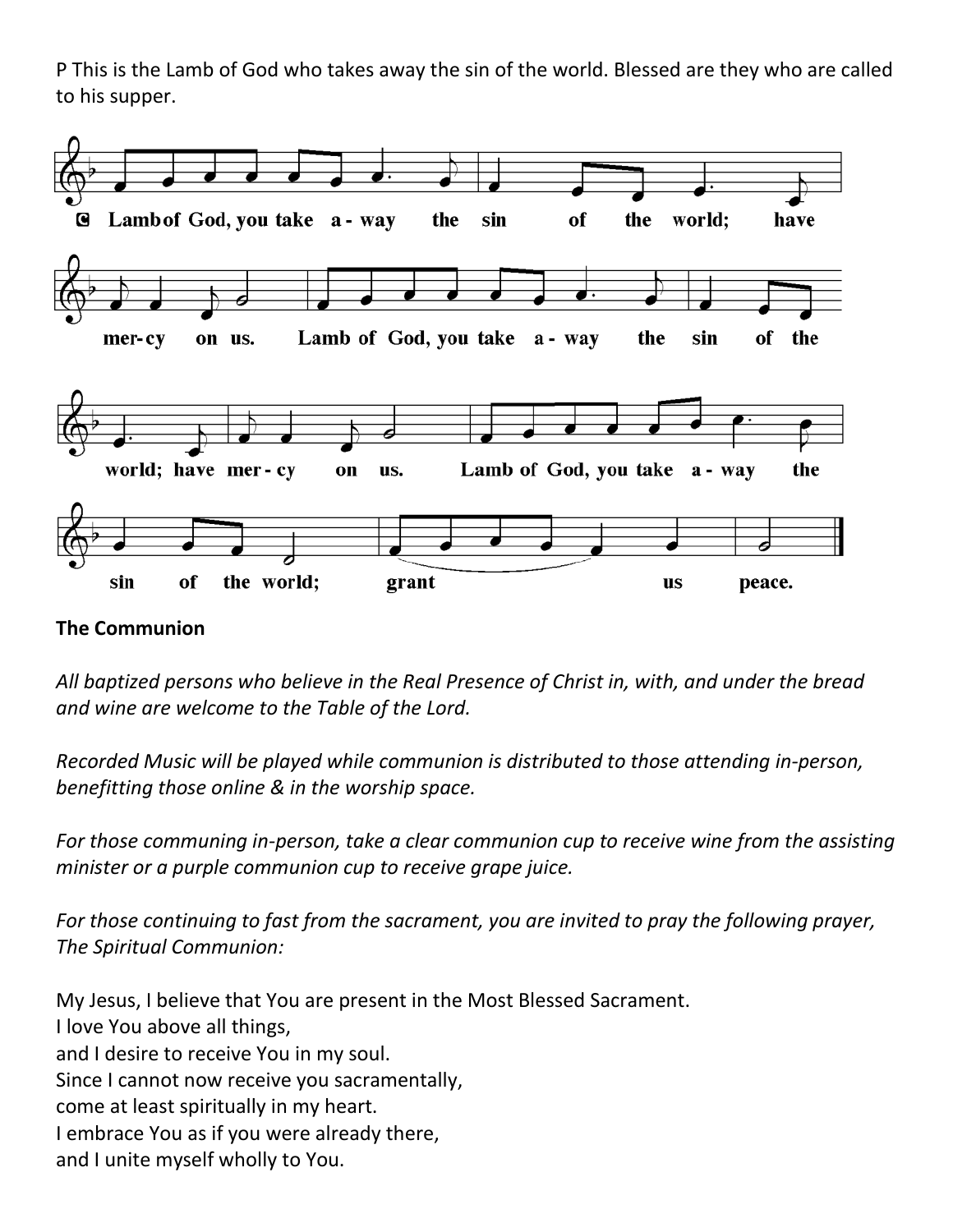Never permit me to be separated from You. *(Saint Alphonsus Liguori)*

#### **Post Communion Blessing**

P The body and blood of our Lord Jesus Christ strengthen you and keep you in His grace. **C Amen.** 

#### **Post Communion Sung Response:**

Oh for a Thousand Tongues to Sing Red 428, TUNE 2, vv 1 & 4

O for a thousand tongues to sing My dear Redeemer's praise, The glories of my God and King, The triumphs of his grace!

He breaks the power of cancelled sin, He sets the prisoner free; His Blood can make the foulest clean, His Blood availed for me.

#### **Post Communion Prayer**

P Let us pray: We give you thanks almighty God, that you have refreshed us through the healing power of this gift of life; and we pray that in your mercy you would strengthen us, through this gift, in faith toward you, and in fervent love toward one another; for the sake of Jesus Christ our Lord.

#### **C Amen.**

#### **Benediction**

P The Lord bless you and keep you. The Lord make his face shine on you and be gracious to you. The Lord look upon you with favor and give you peace. In the Name of the Father, and of the Son, and of the Holy Spirit. **C Amen.**

| <b>Sending Hymn</b> | Blue (WOV) 721, vv1-3<br>Go, My Children, with My Blessing                                                                                                                                                              |  |  |
|---------------------|-------------------------------------------------------------------------------------------------------------------------------------------------------------------------------------------------------------------------|--|--|
|                     | Go, my children, with my blessing, never alone.<br>Waking, sleeping, I am with you, you are my own.<br>In my love's baptismal river I have made you mine forever.<br>Go, my children, with my blessing, you are my own. |  |  |
|                     | Go, my children, sins forgiven, at peace and pure.<br>Here you learned how much I love you, what I can cure.<br>Here you heard my dear Son's story, here you touched him, saw his glory.                                |  |  |

Go, my children, sins forgiven, at peace and pure.